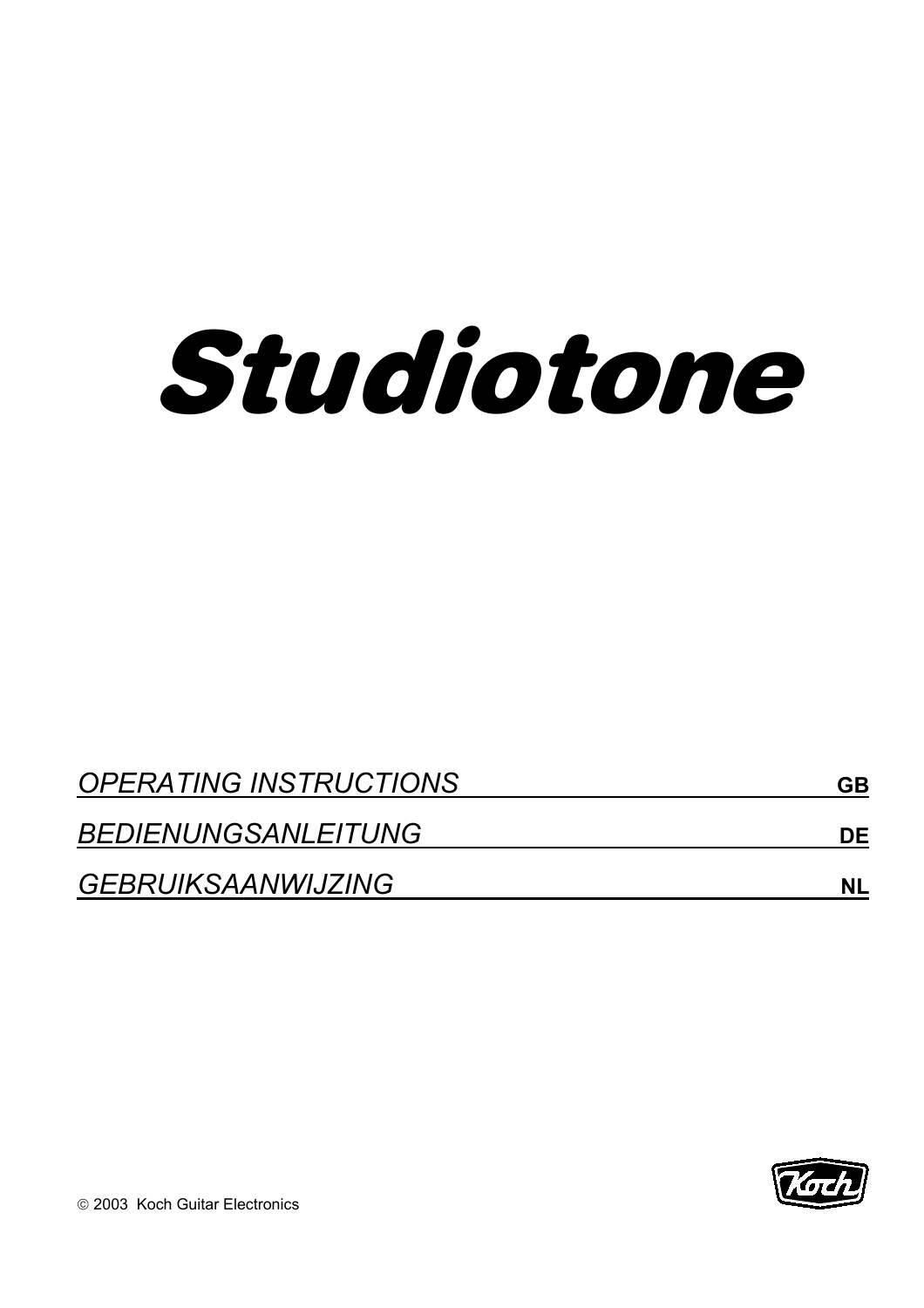# **EC DECLARATION OF CONFORMITY**

We, Koch Guitar Electronics, Neonweg 27, 3812 RG Amersfoort, The Netherlands, declare under our sole responsibility that the product:

## Studiotone *Guitar Amplifier*

to which this declaration relates is in conformity with the following harmonized standards:

| $*$ EN 50081-1 (1991) | Electromagnetic compatibility. Generic emission standard.<br>Part 1 : residential, commercial and light industry;             |
|-----------------------|-------------------------------------------------------------------------------------------------------------------------------|
| $*$ EN 50082-1 (1991) | Electromagnetic compatibility. General immunity standard.<br>Part 1 : residential, domestic and light industrial environment; |
| $*$ EN 60065-1 (1993) | Household electronic apparatus.<br>Part 7 : Heating under normal operating conditions;                                        |
| $*$ EN 60335-1 (1988) | Safety of household and similar electrical appliances.<br>Part 1 : general requirements.                                      |

following the provisions of Council Directive 98/336/EEC on the approximation of the laws of the Member States relating to electromagnetic compatibility and the provisions of Council Directive 73/23/EEC on the approximation of the laws of the Member States relating to low voltage and electrical safety.

Amersfoort, 1 April 2004

Dolf Koch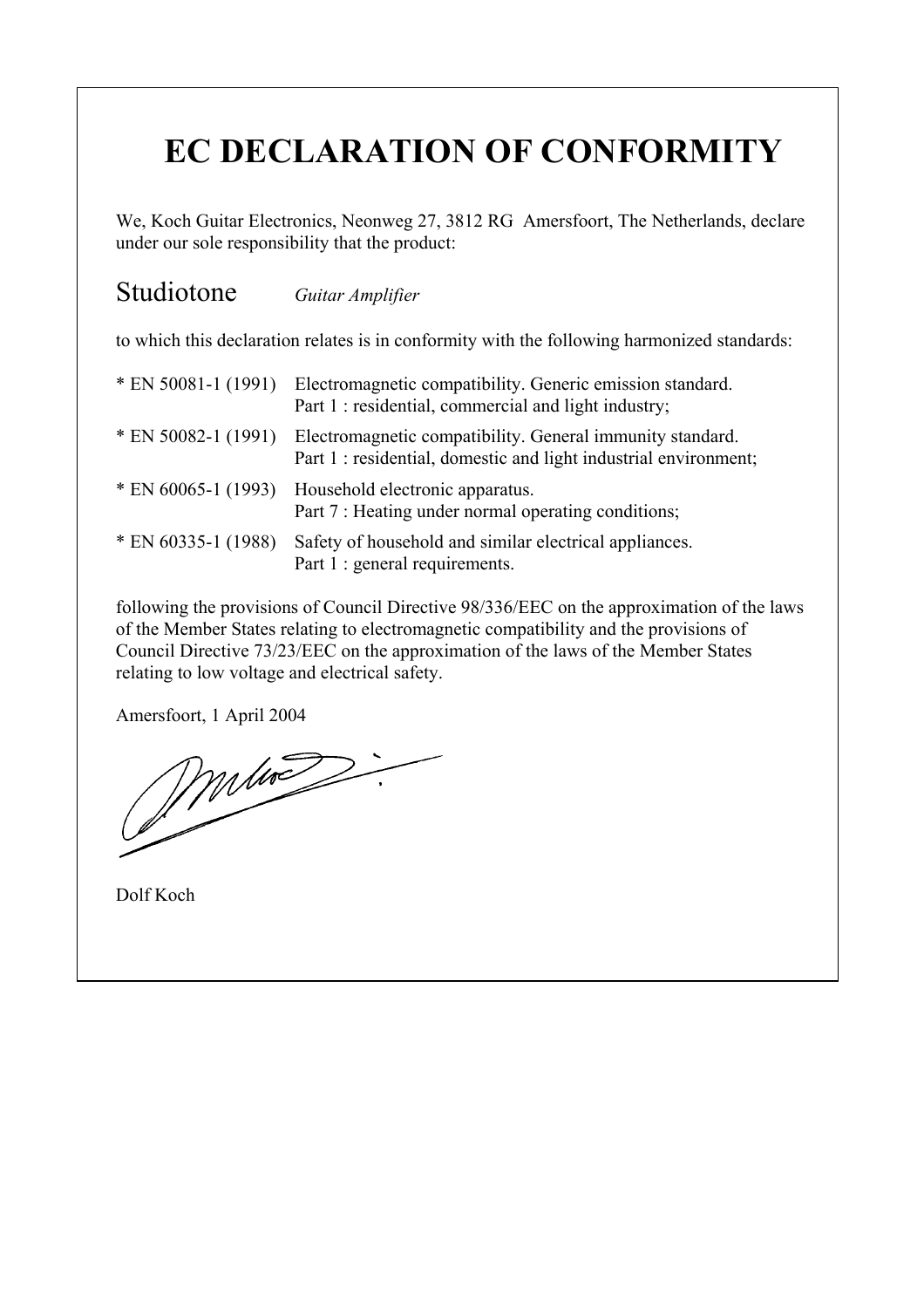## Front panel



## Back panel

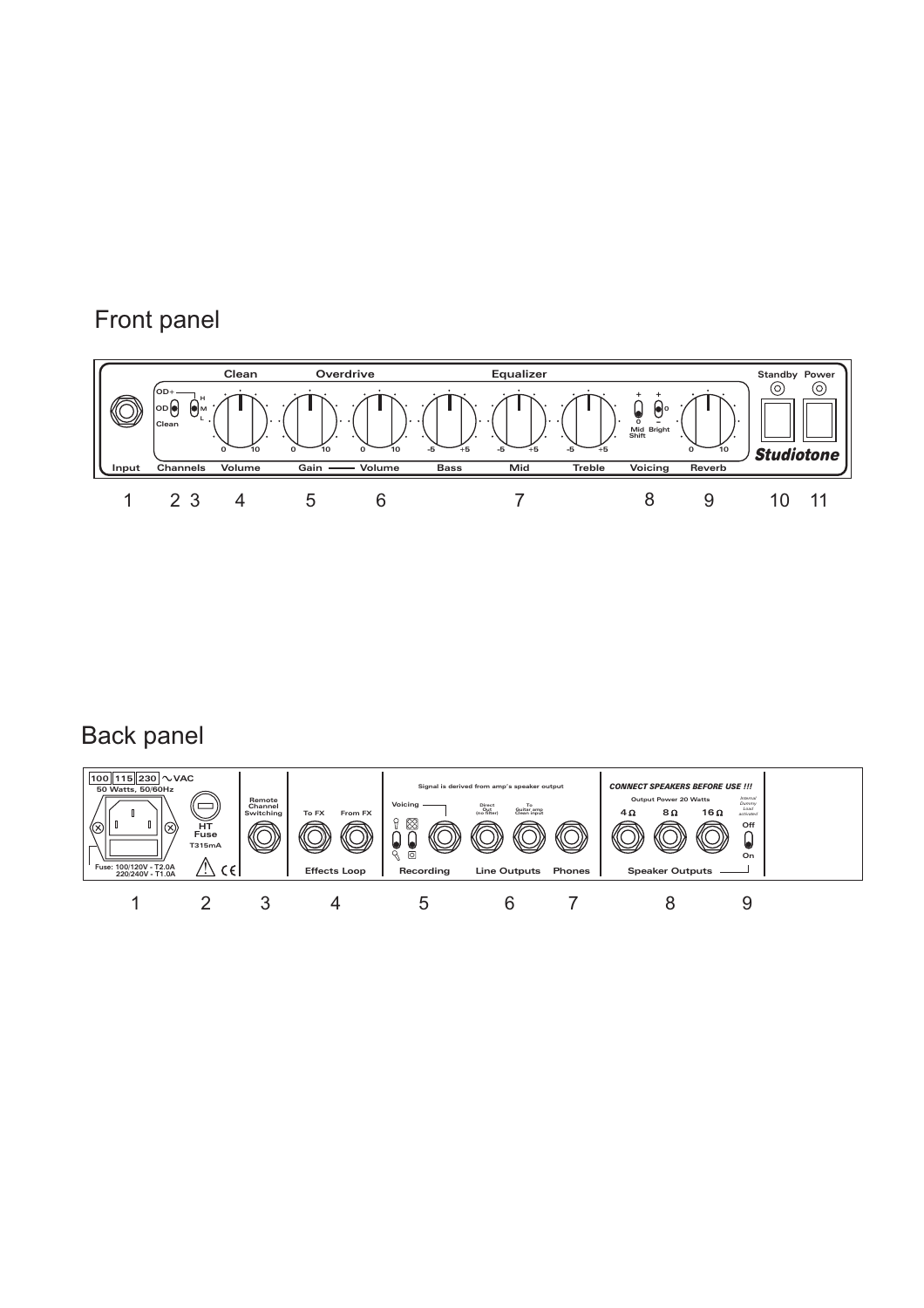## **E N G L I S H**

*Thank you for choosing the STUDIOTONE from KOCH. You now own a "state-of-the-art" all-tube guitar amplifier of the highest quality. The STUDIOTONE has been designed and built by people who - from their own experience as musicians - take guitar sound and quality very seriously. That is why this product was designed and built with the utmost care in order to meet all professional standards. Our goal was not only to design an amp which sounds fantastic and is easy to operate, but also to build it in such a way that it will serve you loyally for many years to come.*

*Please take your time to read this manual carefully before you switch on the STUDIOTONE and also please fill in the warranty card and mail it. Thanks and lots of succes with your new STUDIOTONE !*

### **CAUTION:**

- **\* BEFORE PUTTING INTO OPERATION READ THESE OPERATING INSTRUCTIONS CAREFULLY.**
- **\* NO USER SERVICEABLE PARTS INSIDE.**
- **\* REFER SERVICING TO QUALIFIED SERVICE PERSONNEL ONLY.**

#### **WARNING:**

- **\* TO REDUCE THE RISKS OF ELECTRICAL SHOCK, DO NOT REMOVE THE COVER.**
- **\* TO REDUCE THE RISK OF FIRE OR SHOCK HAZARD, DO NOT EXPOSE AMPLIFIER TO RAIN OR MOISTURE.**
- **\* THIS APPARATUS MUST BE EARTHED.**
- **TUBES ARE HOT. DO NOT TOUCH DURING OPERATION.**

### **STUDIOTONE FRONT PANEL**

**[1] INPUT:** Input for all types of instruments, e.g. guitars with single-coil, humbucker or active pickups.

**[2] CHANNELS SWITCH:** Selects the Clean, OD / Overdrive or the OD+ / Overdrive-Boost channel, if no external channel switch (e.g. the optional FS2-ST footpedal) is connected to the 'Remote Channel Switch' jack **[3]** on the rear panel.

**[3] H/M/L SWITCH:** Selects High, Medium or Low gain in the OD+ channel.

**[4] VOLUME:** Controls the volume level of the Clean channel.

**[5] GAIN:** Controls the amount of distortion in the OD / Overdrive and in the OD+ / Overdrive-Boost channel. Accurate pre and post shaping circuitry prevent the low end from getting muddy even at the highest settings.

**NOTE: High gain settings (GAIN knob over "5" in the OD+ channel) may cause squealing and/or excessive hum and noise, due to microphonic guitar pick-ups and insufficient screening of guitar-circuitry.**

**[6] VOLUME:** Controls the volume level of the OD / Overdrive and the OD+ / Overdrive-Boost channel.

**[7] BASS, MID & TREBLE:** Classic (post-distortion) passive tone controls for all three channels.

#### **[8] VOICING SWITCHES:**

MID SHIFT: Shifts the operating frequency of the Treble control from the standard frequency of 2 KHz ("0") down to 800Hz ("+"), thus creating a very natural and musically sounding boost in the middle frequencies.

BRIGHT: With this 3-position switch a filter can be activated that cuts ("-") or boosts ("+") the high frequencies. In the middle position ("0") the filter is off.

**[9] REVERB:** Controls the amount of the Spring Reverb signal mixed with the original dry signal.

**[10] STANDBY SWITCH:** Allows the STUDIOTONE to be placed in Standby (green LED off) or Active (green LED on) mode. In Standby mode the tubes remain hot, but the amplifier is not operational.

The green LED monitors the internal HT power supply for the tubes. If the amp is switched from the Active to the Standby mode, the green LED slowly dims indicating that the HT power supply slowly loses power. The STUDIOTONE remains (partly) operational until the LED is completely off.

[11] POWER SWITCH: Turns AC power On (red LED on) and Off (red LED off). When the switch is Off the amplifier is completely shut down.

*NOTE: When switching the amplifier On, leave the Standby switch [9] in the "Off" position for 5-10 seconds thus allowing the tubes to heat up before switching to the Active mode.*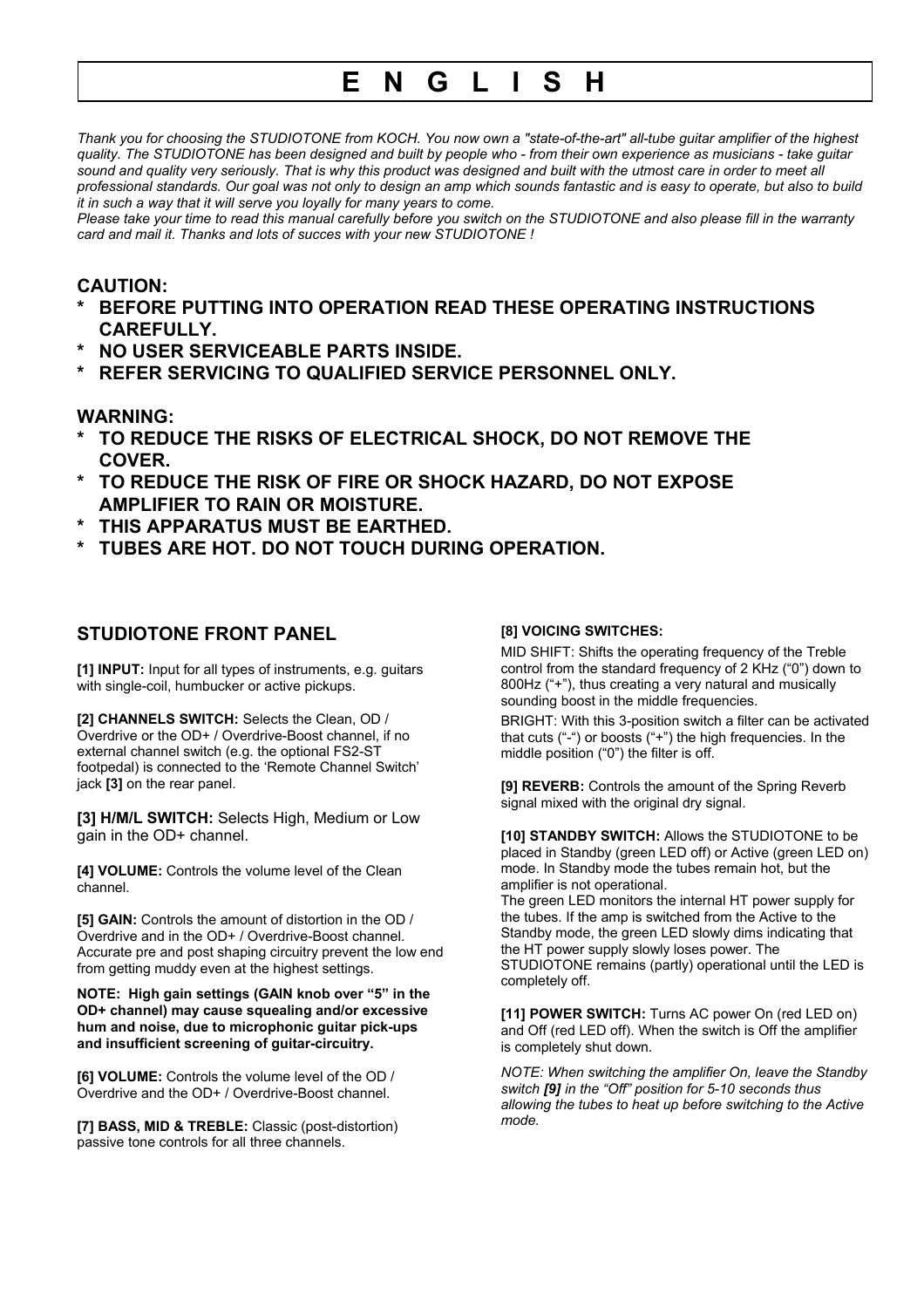## **STUDIOTONE BACK PANEL**

#### **[1] A.C. POWER**

INPUT: Power cord input. The STUDIOTONE is equipped with a worldwide power supply. Inside the amp a mains selector switch can be set on one of three voltages, 100, 115 or 230. Either of these voltages will work worldwide with minor power differences. The amp will work on either 50 or 60 hertz. After resetting the internal mains selector switch **make sure fuses are replaced with printed ratings on rear of amp.**

FUSE: Both fuse and spare fuse are located on the sled of the fuseholder. Fuse sled can be removed with a screwdriver. If the fuse should fail, **it must be replaced with the same type and value in order to avoid damage to the amp and to prevent voiding the warranty.** If the amp repeatedly blows fuses, check for a bad power tube. If tube-failure is not the cause, the amp should be taken to a qualified service center for repair.

*WARNING: Only a qualified technician should attempt an input voltage change. Personel injury or equipment damage may occur if done incorrectly.*

*WARNING: The fuse should be replaced or the voltage should be reset only when the power cord has been disconnected from its power source.*

**[2] HT FUSE:** This fuse protects the internal HT power supply in case of tube failure. If it blows, check for a bad power tube. If tube failure is not the cause, the amp should be taken to a qualified service center for repair.

**This fuse also must be replaced with the same type and value in order to avoid damage to the amp and to prevent voiding the warranty.**

**[3] REMOTE CHANNEL SWITCHING JACK:** Provides an input for the **KOCH FS2-ST FOOTPEDAL** (optional) or for a remote channel switching unit, e.g. a MIDI switcher, and automatically disconnects the 'Channels' switch **[2]** on the front panel.

This jack is a stereo jack. The TIP controls switching between Clean and OD, the RING between OD and OD+. Both TIP and RING must be switched on/off to ground, to realise channel switching.

#### **[4] EFFECTS LOOP**

TO FX (=SEND): This jack provides a buffered mono output from the preamp of the STUDIOTONE and can be used to connect an external effects unit**.** This jack must be connected with the input of the effects unit (see also CONNECTION DIAGRAM).

FROM FX (=RETURN): This jack provides an input for an external effects unit and must be connected to the output of the unit. When used, it disconnects the preamp of the STUDIOTONE from the power amp and therefore it also allows the STUDIOTONE to be used as a "satellite" for other preamps.

*NOTE: The EFFECTS LOOP's mode is serial. Its 10dBV SIGNAL LEVEL guarantees compatibility with both instrument-level effects like floor-pedals and guitarprocessors, as well as line-level effects like professional 19 inch rack mount devices.*

#### *NOTE: If the connection of an effects unit to the STUDIOTONE gives more hum, a ground-loop may be the cause of it.*

#### **[5] RECORDING SECTION**

This section provides a mono output suitable for recording. Its signal is derived from the speaker output so the typical

tube saturation of the power amp will be included; it also includes Reverb and External Effects signals. This signal is shaped by a special filter that simulates the typical recording characteristic of a microphone placed in front of a guitar speaker.

#### VOICING SWITCHES

These switches change the slope of that filter as follows.

LEFT-HAND SWITCH: This switch provides selection between the placing of a microphone pointed straigth to the centre of the speaker (axis) or pointed more to the edge (off-axis) wich results in less bright sound very suitable for recording of distortion sounds.

RIGHT-HAND SWITCH: This selector selects simulation of the typical characteristics of either a 1x12 or a 4x12 speaker cabinet. The 4x12 position offers higher low-end pressure and more low-mids.

OUTPUT JACK: This jack is an unbalanced output for recording (or PA) and provides the filtered and voiced signal as described above. The output signal is at line level (-10 to 0 dBV).

#### **[6] LINE OUTPUTS**

DIRECT OUT: This jack provides an unfiltered and unbalanced line output of the Speaker Output signal. It can be used to input the signal from the speaker output of the STUDIOTONE into the effects return jack of a second guitar amplifier.

TO GUITAR AMP CLEAN INPUT: This unique output provides the signal from the speaker output of the STUDIOTONE, while it is compensated for sending it to the input jack from the Clean channel on any guitar amplifier.

*NOTE: Both these Line Outputs provide you with the possibility to use a second guitar amplifier for increasing the total volume of the STUDIOTONE's sound. If the second amp is a different amp (not a Studiotone) a natural stereo sound can be realised if both amps produce the same amount of volume.*

*It is also possible to connect an effects unit between one of the Line Ouputs of the STUDIOTONE and the corresponding input of the second amp. This will open up new ways for creating incredible stereo sounds.*

*NOTE: It is important that both amps produce their sound IN-PHASE with each other. If they are NOT IN-PHASE the speaker wires of one of the amps must be interchanged (the + wire to the – lug of the speaker(s) and vice-versa)*

*NOTE: You can establish if both amps are IN-PHASE as follows: Play through both amps simultaneously (without external effects) and sit between them at ca. 1 meter distance. If the sound seems to come from a point in between the two amps, then the amps are correctly IN-PHASE. If the sound seems to come from both sides, the amps are NOT IN-PHASE.*

#### *NOTE: If the connection of a second guitar amplifier to the STUDIOTONE gives more hum, a ground-loop may be the cause of it.*

**[7] PHONES OUTPUT :** Provided for the connection of a set of headphones. The signal is filtered in order to simulate the sound coming from the speaker.

*NOTE: A set of low/medium quality headphones will give the best results. High quality headphones may sound to shrill with distortion sounds as a result of their extended frequency response.*

**[8] SPEAKER OUTPUT JACKS: Provided for connection** of speaker(s) or speaker cabinet(s) with a minimum total impedance of 4, 8 or 16 ohms. These output jacks can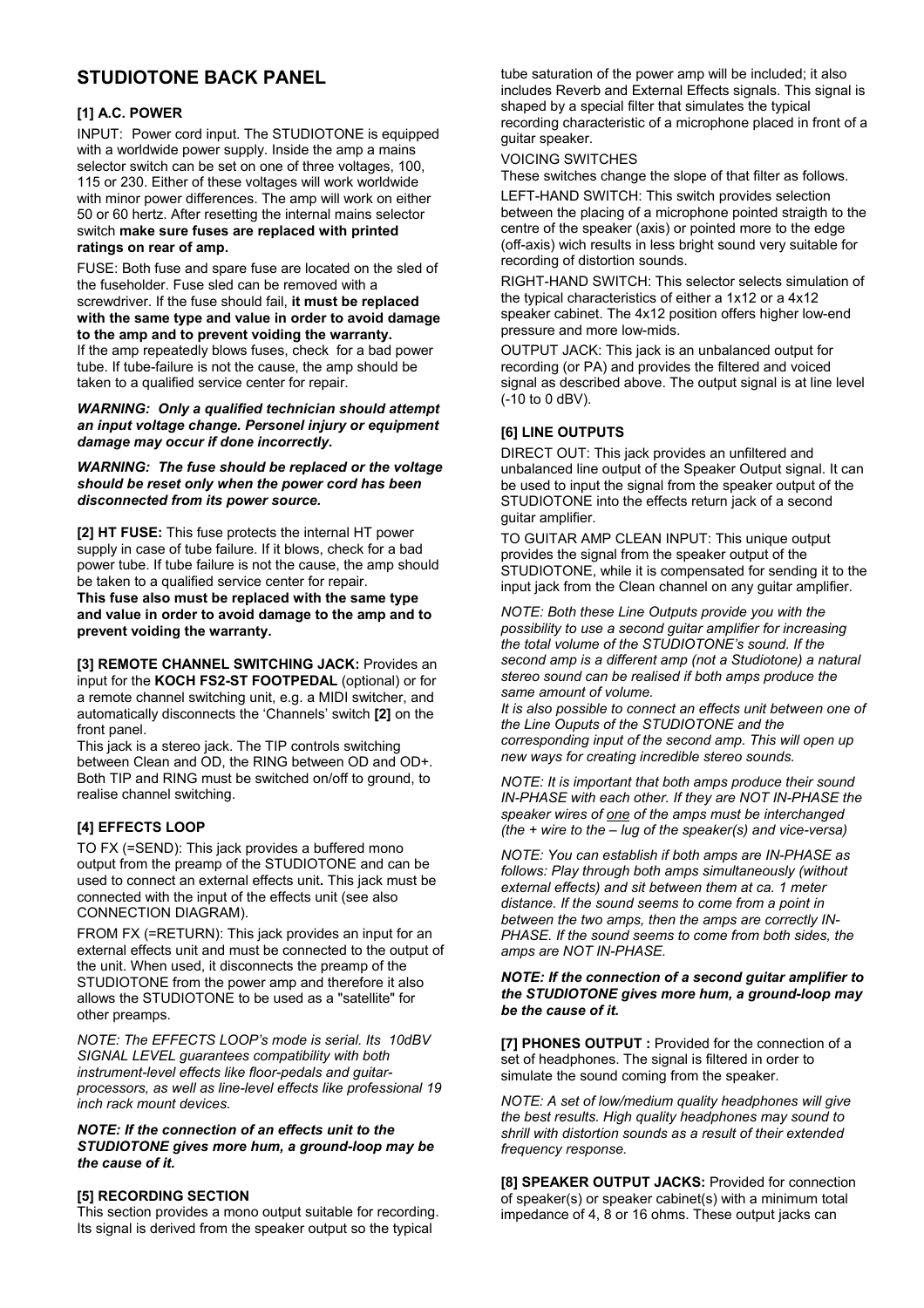NOT be used to connect multiple cabinets, one at each output, you can only use one output at the time.

#### *If a separate speaker cabinet is used, always use speaker cable.*

**[9] SPEAKER ON/OFF SWITCH:** This switch disconnects the output of the amp from all three Speaker Ouptut jacks and loads it with an internal 25W dummy load. This allows you to play the amp at full power without hearing anything while using the outputs **[5] [6] [7]** for recording or other purposes.

*WARNING: Never play the STUDIOTONE without a speaker connected if the Speaker On/Off switch [9] is in the "On" position. This may cause serious damage to either the power tubes and/or the output transformer.*

## **REPLACING TUBES**

- SAFETY FIRST: DISCONNECT THE POWER CORD FROM ITS POWER SOURCE AND LET HOT TUBES COOL.
- CHECK THE 'TUBE LOCATION DIAGRAM' ON THE CHASSIS FOR THE CORRECT TYPE NUMBERS AND LOCATIONS.
- REPLACE TUBES ONLY WITH ORIGINAL KOCH HIGH QUALITY TUBES. (IF OTHER TUBES ARE USED THE WARRANTEE OBLIGATION EXPIRES)
- BEFORE REPLACING THE POWER TUBES, REMOVE THE CE SAFETY CAP FIRST.
- AFTER REPLACING THE POWER TUBES, PUT THE CE SAFETY CAP BACK IN PLACE.

*NOTE: The STUDIOTONE has an auto-bias circuit so it does not have to be rebiased after replacing the EL84 power tubes.*

#### *If you have any doubts, please take no risks and let a qualified technician do the job.*

Preamp and Power tubes wear out and have to be changed from time to time to maintain the amps best performance. Tubes behave like strings, they lose highs, lows and dynamics and after a period of time they have to be changed. Exactly when is hard to say but this is an indication: if you play almost every day change tubes each year, if you play once or twice a week change tubes every 2-3 years.

Tubes rarely fail. If they are bad, these might be the symptoms:

PREAMP TUBES (ECC83, 12AX7, 7025):

- Microphonic whistling or squealing on one or both channels.
- No or low amp volume on one or both channels.
- Excessive noise on one or both channels.

POWER TUBES (EL84):

- Loud crackling that is not affected by front panel controls.
- Intermittent or regular blowing fuses.
- Weird amp 'distorting'.
- Hum.

Changing a tube is a simple and quick fix for most problems in your amp.

In case of failure, just one or both POWER TUBES can be replaced without rebiasing.

**Please always use two matched EL84 (= one duet) replacement tubes to obtain the amps best performance.**

*Again, if you have any doubts, please take no risks and consult your dealer and/or a qualified technician.*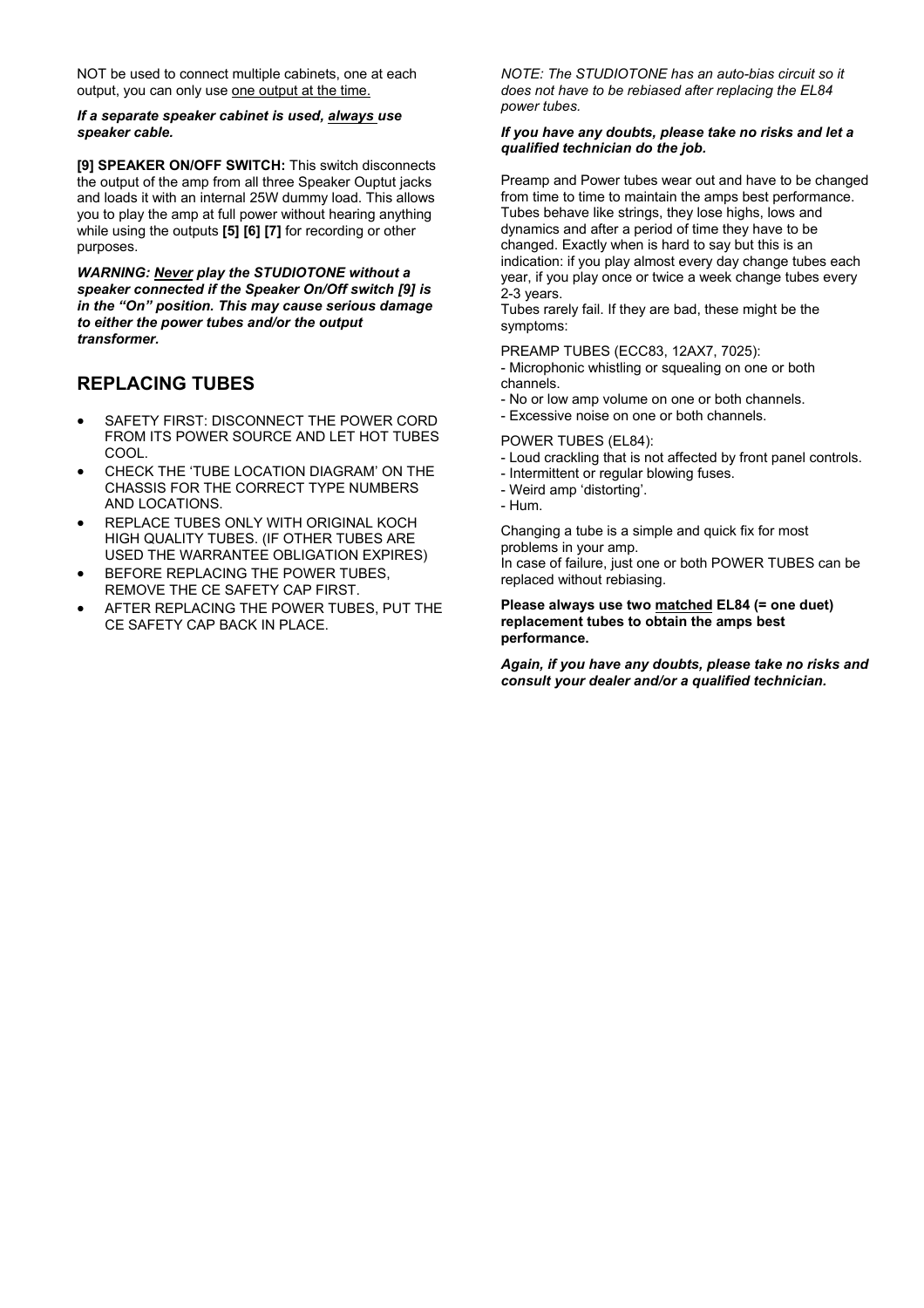## **D E U T S C H**

*Vielen Dank dafür, dass Sie sich für den STUDIOTONE von KOCH entschieden haben. Sie besitzen nun einen "State of the Art" Röhrenverstärker von höchster Qualität. Der STUDIOTONE wurde von Leuten entwickelt und gebaut, die - aus ihrer Praxis als Musiker - Gitarrensound und Qualität sehr ernst nehmen. Daher wurde dieses Produkt mit höchster Sorgfalt entworfen und gefertigt und wird allen Ihren professionellen Ansprüchen genügen. Unser Ziel war, einen Verstärker zu designen, der nicht nur phantastisch klingt und einfach zu bedienen ist, sondern auch, ihn so herzustellen, dass er Ihnen jahrelang treue Dienste leisten wird. Bitte nehmen Sie sich vor der ersten Inbetriebnahme des STUDIOTONE etwas Zeit, um diese Bedienungsanleitung sorgfältig zu lesen, die Garantiekarte auszufüllen und an uns zu schicken. Vielen Dank hierfür und nun viel Erfolg mit Ihrem neuen STUDIOTONE !*

### **ACHTUNG:**

- **VOR INBETRIEBNAHME DES GERÄTES BEDIENUNGSANLEITUNG STUDIEREN!**
- **IM INNERN DES GERÄTES BEFINDEN SICH KEINE TEILE, DIE VOM BENUTZER ZU WARTEN SIND!**
- **WARTUNG UND SERVICE DÜRFEN NUR DURCH QUALIFIZIERTES PERSONAL ERFOLGEN!**

### **WARNHINWEISE:**

- **UM DAS RISIKO EINES STROMSCHLAGS ZU MINIMIEREN DARF DAS GEHÄUSE NICHT GEÖFFNET WERDEN!**
- **SETZEN SIE DAS GERÄT NIEMALS FEUCHTIGKEIT ODER GROBER VERSCHMUTZUNG AUS!**
- **SCHLIESSEN SIE DAS GERÄT AUSSCHLISSLICH AN EINEN GEERDETEN STROMKREIS AN!**
- **WÄHREND DES BETRIEBES DES GERÄTES WERDEN DIE RÖHREN SEHR HEISS, VERMEIDEN SIE BERÜHRUNGEN!**

## **STUDIOTONE FRONT PANEL**

(VORDERSEITE)

**[1] INPUT:** Eingang für E-Gitarre, egal mit welcher Tonabnehmerbestückung.

**[2] CHANNELS:** Dieser Schalter wählt zwischen den drei Kanälen des Amps solange ein externer Schalter (z.B. der optionale **FS2-ST** Fußschalter) **nicht** an der "Remote Channel Switch" Buchse **[3]** auf der Rückseite angeschlossen ist.

**[3] H/M/L:** Wählt High, Medium oder Low gain in das OD+ Kanal.

**[4] VOLUME:** Regelt die Lautstärke des Cleankanals.

**[5] GAIN:** Mit diesem Poti wird die Verzerrungsintensität des OD / Overdrivekanals und des OD+ / Overdrive-Boostkanals justiert.

Ausgeklügelte Schaltungstricks (sowohl vor als auch nach den Vorverstärkerebenen) verhindern effektiv das Entstehen von "Matsch" im Sound bei High-Gain Einstellungen.

**Bitte beachten: Bei High-Gain Sounds (Poti über 5 im OD+ Kanals) können eventuelle Unzulänglichkeiten des verwendeten Instruments (mikrophonische Pickups, schlechte Abschirmung etc.) zu ungewolltem Feedback und/oder zu erhöhten Rauschen führen.**

**[6] VOLUME:** Regelt die Lautstärke des OD / Overdrivekanals und des OD+ / Overdrive-Boostkanals. **[7] BASS, MID & TREBLE:** Klassische passive Klangregelung für alle Kanäle.

#### **[8] VOICING:**

MID SHIFT: Verschiebt die Frequenz bei welcher das "Treble" Poti normalerweise ansetzt von 2KHz herunter nach 800Hz. So wird ein sehr natürlicher und musikalischer Mid-Boost erzeugt.

BRIGHT: Mit diesem 3-fach Schalter kann man einen Filter aktivieren der Höhen abschwächt ("-") oder verstärkt ("+"). In Mittelstellung ("0") ist dieser Filter nicht aktiv.

**[9] REVERB:** Regelt den Hallanteil, der dem Signal zugemischt wird.

**[10] STANDBY:** Schaltet den Verstärker auf Standby (grüne LED aus) oder aktiv (grüne LED brennt). Bei Standby bleiben die Röhren an (und heiss!), aber der Verstärker ist stummgeschaltet.

Die grüne LED zeigt das interne Hochspannungsspeisegerät für die Röhren an. Wenn der Verstärker von "Aktiv" auf "Standby" umgeschaltet wird verlischt diese LED langsam. Dies bedeutet dass die Hochspannung gleichzeitig Kraft verliert. Der STUDIOTONE wird (teilweise) funktionieren bis die grüne LED vollkommen erloschen ist.

**[11] POWER:** Schaltet den Verstärker AN (rote LED brennt) oder AUS (rote LED aus).

*Man sollte den Röhren nach dem Anschalten des Amps eine kurze Zeit (5-10 Sekunden) geben ihre Betriebstemperatur zu erreichen.*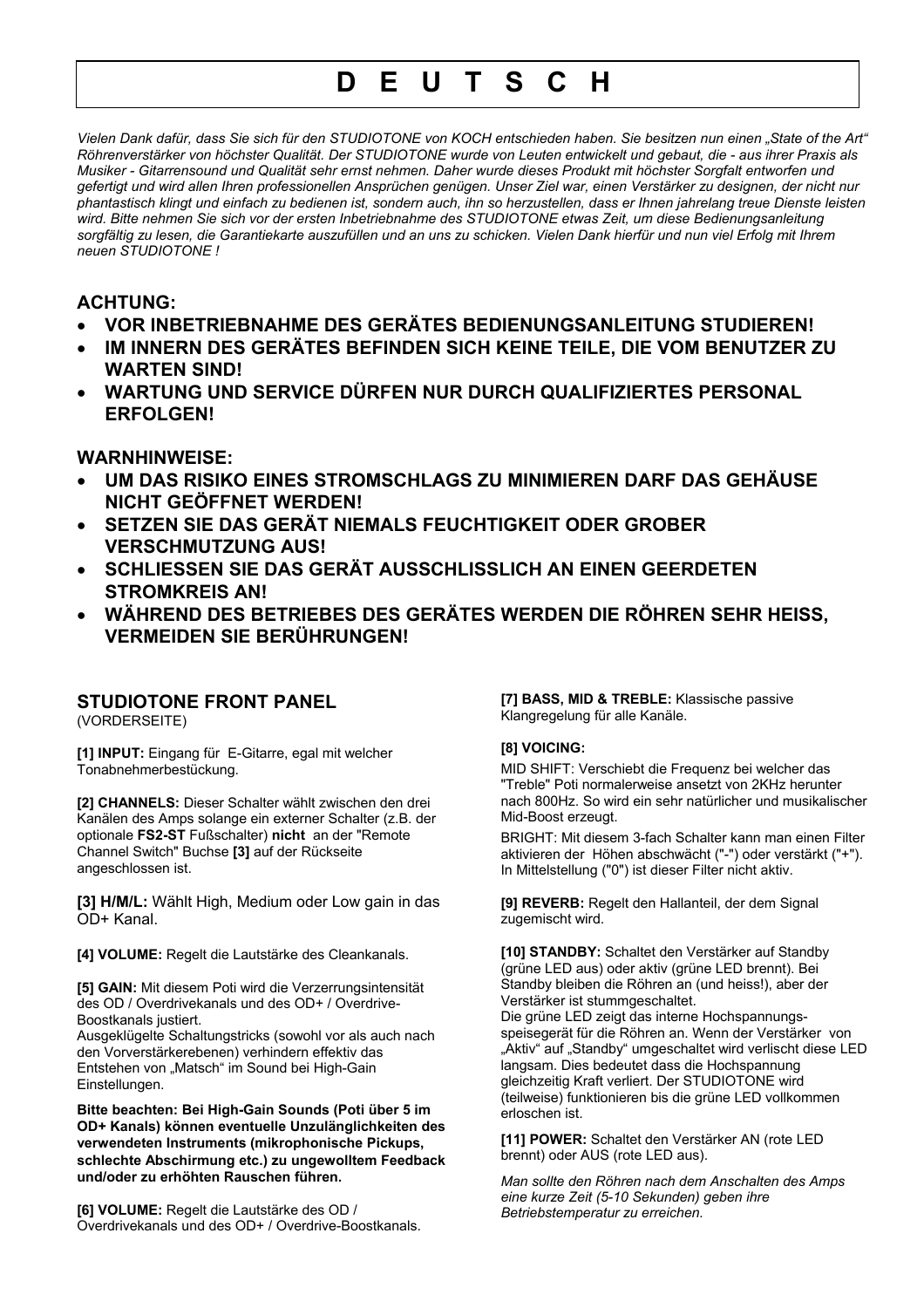### **STUDIOTONE BACK PANEL**

(RüCKSEITE)

#### **[1] A.C. POWER**

ANSCHLUß FÜR NETZKABEL: Der STUDIOTONE verfügt über ein weltweit verwendbares Netzteil. Es ist möglich, den STUDIOTONE intern auf 100, 115 oder 230 Volt umzuschalten. Eine dieser Positionen wird in dem Land, indem Sie den Verstärker benutzen wollen zutreffen, unter Umständen mit minimalem Verlust der Ausgangsleistung. Der STUDIOTONE verträgt ebenfalls 50 oder 60 Hertz. Falls die Position des Spannungswahlschalter verändert wurde ist es **unbedingt erforderlich, dass die verwendeten Sicherungen den auf der Rückseite des Chassis vorgeschriebenen Spezifikationen entsprechen!**

FUSE: Sowohl die Sicherung als auch eine Ersatzsicherung befinden sich auf dem "Schlitten" des Sicherungshalters. Diesen "Schlitten" kann man mittels Schraubenzieher entfernen. Falls eine Sicherung durchbrennen sollte **darf sie ausschliesslich durch eine ersetzt werden, die gleiche Werte aufweist! Andernfalls kann der Verstärker beschädigt werden und die Garantie erlischt!**

#### *ACHTUNG: Änderungen an dem*

*Spannungswahlschalter sollten ausschließlich durch qualifizierte Techniker erfolgen. Falls diese Arbeit nicht korrekt erfolgt drohen Gefahren für die Gesundheit des Benutzers und für das verwendete Equipment!*

*ACHTUNG: Vorgenannte Arbeiten und Austausch von Sicherungen dürfen nur erfolgen, wenn der Verstärker vom Stromnetz getrennt ist!*

**[2] HT FUSE:** Diese Sicherung schützt das Netzteil und den Verstärker im Falle des Schadens einer Röhre. Falls die Sicherung herausspringt prüfen Sie bitte den Zustand der Endstufenröhren. Falls hier kein Fehler bringen Sie den STUDIOTONE bitte zur Durchsicht / Reparatur zu einem qualifizierten Techniker.

**Auch hier gilt das bereits gesagte: Ersetzen Sie diese Sicherung ausschließlich durch eine Sicherung mit gleichen Werten! Andernfalls können Schäden auftreten und die Garantie erlischt!**

**[3] REMOTE CHANNEL SWITCHING:** Buchse zum Anschluss des optionalen **Koch FS2-ST Fußschalters** oder eines externes Schaltgerätes (z.B. ein MIDI Schalter). Bei Belegen der Buchse ist der genannte Schalter auf der Vorderseite **[2]** außer Funktion.

Diese Buchse ist eine Stereobuchse. "Tip" kontrolliert Schaltung zwischen CLEAN und OD, der "Ring" zwischen OD und OD+. "Tip" und "Ring" sollen beide Ein/Aus auf Erde geschaltet werden um die Schaltvorgänge zu realisieren.

#### **[4] EFFECTS LOOP**

TO FX (=SEND): Hier steht ein gepuffertes Monosignal der im STUDIOTONE arbeitenden Vorstufe zur Verfügung, um externe Effektgeräte anzusteuern. Dieser Ausgang wird mit dem Eingang des verwendeten Effektgeräts verbunden. (Siehe auch CONNECTION DIAGRAM)

FROM FX (=RETURN): An dieser Buchse wird der Ausgang eines externen Effektgerätes angeschlossen. Bei Belegung sind Preamp und Endstufe des STUDIOTONE voneinander abgetrennt; somit ist es auch möglich, den STUDIOTONE als "Satelliten" für andere Vorverstärker zu nutzen.

*BITTE BEACHTEN: Die Effektweg des STUDIOTONES arbeitet mit -10 dBV SIGNAL LEVEL. Daher können sowohl* *professionelle 19" Prozessoren als auch Bodengeräte oder Instrumentenprozessoren verwendet werden.*

#### *Falls es bei der Benutzung der Effekt–Loop zu erhöhtem Brummen kommt, könnte eine "Ground– Loop" dieses Problem verursachen.*

#### **[5] RECORDING SEKTION**

Hier liegt ein frequenzkorrigiertes Monosignal des Verstärkers an, geeignet für Recording. Hall und - falls benutzt - externe Effekte werden ebenfalls übertragen. Dieses Signal wird an den Lautsprecherausgängen abgegriffen, so dass die bei einem Röhrenverstärker klangformenden Eigenschaften der Endstufenröhren das Signal prägen.

VOICING

Die beiden Schalter ändern den Arbeitsbereich der im STUDIOTONE vorhandenen Filter, welche die typischen Charakteristiken eines Mikrophons an einem Gitarrenlautsprecher simulieren.

LINKER SCHALTER - Hiermit kann zwischen der (gedachten) Mikrophonposition in der Mitte eines Gitarrenlautsprechers ("axis", viele Höhen) und der am Rand eines Gitarrenlautsprechers ("off-axis", weniger Höhen – gut für verzerrte Sounds) gewählt werden.

RECHTER SCHALTER - Hiermit wählen Sie die typische Charakteristik eines 1 x 12" Lautsprechers oder einer 4 x 12" Lautsprecherbox aus. Letztere zeichnet sich durch erhöhten Bassdruck und mehr Tiefmitten aus.

AUSGANGSBUCHSE: Dieser Buchse stellt das Signal unsymetrisch zur Verfügung ( mit der oben beschrieben Frequenzkorrektur ). Es befindet sich auf "Linelevel" (-10 bis 0 dBV).

#### **[6] LINE OUTPUTS**

DIRECT OUT: Dieser Buchse stellt ebenfalls ein unsymetrisches "Line" Signal zur Verfügung. Das Signal ist nicht frequenzkorrigiert und befindet sich auf "Linelevel" (-10 bis 0 dBV). Hauptsächlich geeignet, um z.B. andere Gitarrenverstärker anzusteuern.

TO GUITAR AMP CLEAN INPUT: Dieser einzigartige Ausgang liefert ebenfalls ein Signal das an den Lautsprecherausgängen des STUDIOTONES abgegriffen wird. Der frequenzkorrigierte Anschluß ermöglicht es, den STUDIOTONE als "Vorschaltgerät" für einen weiteren Verstärker zu benutzen!

*Beide Ausgänge sind für den Anschluß eines zweiten Gitarrenverstärker hervorragend geeignet, z.B. um die Gesamtlautstärke des STUDIOTONES zu erhöhen. Sollte der zweite Verstärker kein STUDIOTONE sein, entsteht ein sehr natürlicher Stereosound wenn beide Verstärker auf die gleiche Lautstärke eingestellt sind.*

*Es ist möglich ein Effektgerät zwischen einen der LINE OUTPUTS und den Eingang des zweiten Amps einzuschleifen, um unglaubliche Stereosounds zu kreieren.*

*BITTE BEACHTEN: Es ist sehr wichtig das beide Verstärker IN-PHASE arbeiten. Sollte dies nicht der Fall sein, dann müssen die Anschlußkabel der Lautsprecher bei einem Verstärker vertauscht werden ("+" an "-" und "-" an "+").*

*BITTE BEACHTEN: Auf folgende Weise kann überprüft werden, ob beide Verstärker IN-PHASE sind: Spielen Sie gleichzeitig durch beide Amps (ohne Effektgeräte) während Sie in ca. 1 Meter Abstand vor den Verstärkern sind. Wenn der Sound aus der Mitte kommt sind die Amps IN-PHASE; wenn der SOUND von beiden Seiten zu kommen scheint sind die Amps NICHT IN-PHASE.*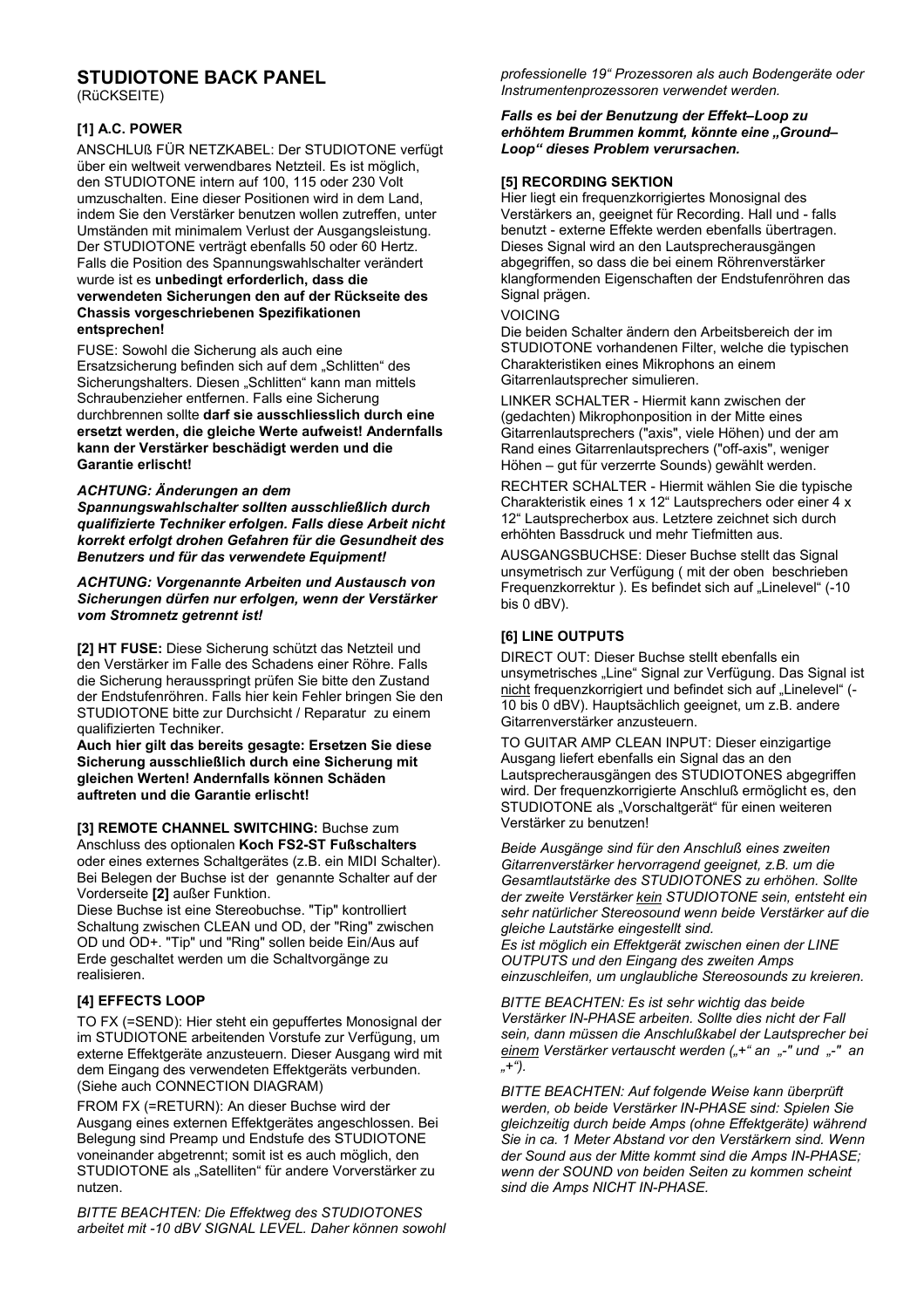*Falls es bei dieser Anwendung zu erhöhtem Brummen kommt, könnte eine "Ground–Loop" dieses Problem verursachen.*

**[7] PHONES:** Anschlußmöglichkeit für einen handelsüblichen Kopfhörer. Wie bei **[5]** ist das Signal frequenzkorrigiert.

*Bitte verwenden Sie Kopfhörer normaler Qualität Kopfhörer höherer Qualität könnten bei Distortionsounds "schrill" klingen, da sie zumeist einen gesteigerten Anteil der Höhen übertragen.*

**[8] SPEAKER OUTPUTS:** Anschlußbuchsen für Lautsprecher / Lautsprecherboxen, mit einer minimalen Impedanz von 4, 8 oder 16 OHM. Diese Buchsen dürfen NICHT dazu benutzt werden um mehrere Boxen anzuschließen (z.B. eine Box an jeder Buchse)! Lediglich eine Buchse darf belegt sein!

#### *ACHTUNG: Verwenden Sie hierfür immer Lautsprecherkabel!*

**[9] SPEAKER ON/OFF:** Dieser Schalter unterbricht die Verbindung zwischen Endstufe und Lautsprecher/ Lautsprecherboxen und belastet die Endstufe mit einem 25W Dummy Load. Dieses Feature erlaubt die Verwendung des STUDIOTONE unter Maximalleistung (ohne Lautstärke) unter gleichzeitiger Benutzung der Ausgänge **[5] [6] [7]** für Recording oder andere Zwecke! Ideal für Arbeit im Studio und Anderes; z.B. Üben mit Kopfhörer.

*ACHTUNG: Betreiben Sie den STUDIOTONE niemals ohne angeschlossene(n) Lautsprecher wenn der SPEAKER ON/OFF Schalter in ON Position ist! Andernfalls drohen schwerwiegende Schäden an dem STUDIOTONE!*

## **RÖHRENWECHSEL**

- **SICHERHEIT**: TRENNEN SIE ZUERST DEN VERSTÄRKER VOM NETZ UND LASSEN SIE DIE RÖHREN ABKÜHLEN!
- PRÜFEN SIE ANHAND DES IM CHASSIS ANGEBRACHTEN AUFKLEBERS KORREKTEN TYP UND POSITION DER AUSZUTAUSCHENDEN RÖHREN!
- ERSETZEN SIE RÖHREN AUSSCHLIESSLICH DURCH ORIGINAL KOCH RÖHREN HÖCHSTER QUALITÄT. (ANDERNFALLS ERLISCHT DIE GARANTIE)
- VOR DEM RÖHRENWECHSEL MUSS DIE CE-SICHERHEITSKAPPE ENTFERNT WERDEN.
- NACH DEM RÖHRENWECHSEL MUSS DIE CE-SICHERHEITSKAPPE WIEDER ANGEBRACHT WERDEN:

*BITTE BEACHTEN: Der STUDIOTONE besitzt eine AUTO-BIAS Schaltung die es ermöglicht die EL84 Endstufenröhren auszutauschen ohne durch einen Techniker den Arbeitspunkt der Röhren abgleichen lassen zu müssen (biasing).*

#### *Falls Sie sich nicht sicher sind, lassen Sie diese Arbeiten zu Ihrem eigenem Schutz und dem Ihres Equipments durch einen versierten Techniker ausführen!*

Vorverstärker- und Endstufenröhren unterliegem einem natürlichen Verschleiss und müssen daher in regelmäßigen Abständen gewechselt werden, um den STUDIOTONE immer im besten Arbeitszustand zu erhalten. Röhren verhalten sich ähnlich wie Gitarrensaiten; mit der Zeit verlieren sie Bässe, Höhen und Dynamik. Daher ist ein gelegentlicher Austausch nötig. Als Faustregel gilt bei Röhren: Falls Ihr Verstärker täglich in Betrieb ist sollte der Austausch jährlich stattfinden; bei Benutzung zwei bis dreimal in der Woche sollte ein 2 - 3 jähriger Turnus ausreichen.

Röhren werden selten defekt, falls doch gibt es einige Symptome hierfür:

VORVERSTÄRKERRÖHREN (PREAMP) (ECC83, 12AX7, 7025):

- Mikrophonisches Pfeifen bei einem oder mehreren Kanälen.
- Keine oder nur sehr geringe Lautstärke bei einem oder mehreren Kanälen.
- Übermäßiges Rauschen bei einem oder mehreren Kanälen.

ENDSTUFENRÖHREN (POWER AMP) (EL84):

- Lautes Krachen,das nicht durch Potis des Frontpanels erzeugt wird.
- Gelegentliches oder ständiges Durchbrennen der Verstärkersicherungen.
- "Seltsame Verzerrungen" des Verstärkers.
- Starkes Brummen.

Der Austausch einer oder mehrerer Röhren ist eine einfache und schnelle Reperaturmöglichkeit Ihres Verstärkers.

Im Falle des Schadens einer Endstufenröhre ist es möglich, nur die schadhafte Röhre auszutauschen, **wenn auschliesslich eine KOCH-Röhre des gleichen Typs (EL84) und gleicher Bias-Class Nummer** verwendet wird.

**Es ist empfehlenswert, ausschließlich Röhrenpärchen** zu verwenden, die "gematched" sind - d.h. Röhren, die **exakt die gleichen Werte aufweisen - um die Lebensdauer und die Qualität des Verstärkers zu erhalten.**

*Nochmals der Hinweis: Falls Sie sich nicht sicher sind fragen Sie Ihren Händler oder einen versierten Techniker!!*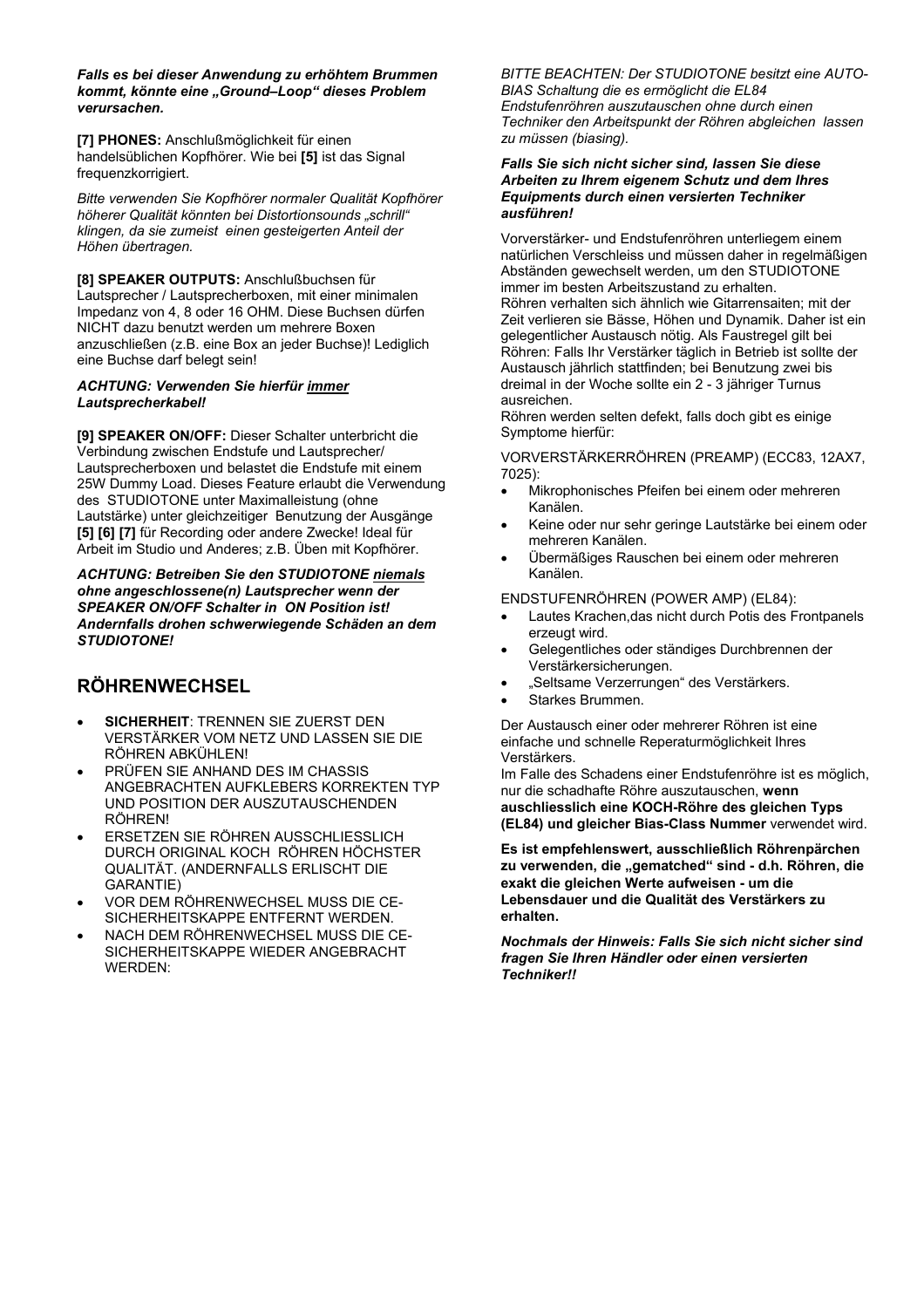## **N E D E R L A N D S**

*Bedankt dat je je keus op de STUDIOTONE van KOCH hebt laten vallen. Je bent nu de eigenaar van een "state-of-the-art" buizen gitaarversterker van de allerhoogste kwaliteit. De STUDIOTONE werd ontwikkeld en gebouwd door mensen die - vanuit hun eigen praktijkervaring als muzikant - gitaargeluid en kwaliteit heel serieus nemen. Daarom werd dit product met extra veel zorg ontwikkeld en gebouwd om aan de allerhoogste professionele eisen te kunnen voldoen. Het was ons doel om een versterker te ontwerpen die niet alleen fantastisch klinkt en eenvoudig te bedienen is, maar ook om hem zo te bouwen dat hij nog vele jaren trouw zal blijven werken.*

*Neem rustig de tijd om, voordat je je nieuwe STUDIOTONE aanzet, eerst deze gebruiksaanwijzing zorgvuldig door te lezen en om de garantiekaart in te vullen en aan ons op te sturen. Bedankt en veel succes met je nieuwe STUDIOTONE !*

### **LET OP:**

- LEES DEZE GEBRUIKSAANWIJZING AANDACHTIG DOOR, ALVORENS HET **APPARAAT IN GEBRUIK TE NEMEN.**
- **\* ER ZIJN BINNENIN GEEN ONDERDELEN DIE DOOR DE GEBRUIKER GEREPAREERD KUNNEN WORDEN.**
- **\* LAAT REPARATIES UITSLUITEND DOOR EEN GEKWALIFICEERDE VAKMAN UITVOEREN.**

### **WAARSCHUWING:**

- **\* NIET DE BEHUIZING VERWIJDEREN, VANWEGE HET RISICO VAN EEN ELEKTRISCHE SCHOK.**
- **\* STEL DE VERSTERKER NIET BLOOT AAN REGEN OF VOCHT, OM BRAND- OF SCHOKGEVAAR TE VOORKOMEN.**
- DIT APPARAAT MOET WORDEN GEAARD.
- **\* DE BUIZEN ZIJN HEET. NIET AANRAKEN ALS HET APPARAAT AAN STAAT**

## **STUDIOTONE FRONTPANEEL**

**[1] INPUTS:** Ingang voor alle soorten electrische gitaren, b.v. gitaren met enkelspoels, humbucker of actieve elementen.

**[2] CHANNELS SCHAKELAAR:** Schakelt de drie kanalen, Clean, OD / Overdrive, OD+ / Overdrive-Boost om als er geen externe kanaalschakelaar (b.v. de optionele FS2-ST voetschakelaar) is aangesloten op de "Remote Channel Switch" ingang **[3]** van het achterpaneel.

**[3] H/M/L SCHAKELAAR:** Kiest tussen High, Medium of Low gain in het OD+ Kanal.

**[4] VOLUME:** Regelt het volume van het Cleane kanaal.

**[5] GAIN:** Regelt de hoeveelheid vervorming in het OD / Overdrive en in het OD+ / Overdrive-Boost kanaal. Nauwkeurige filter-circuits zorgen ervoor dat, hoe zwaar je ook overstuurt, het geluid niet modderig wordt.

**Let op: Bij high-gain sounds (GAIN knop boven de '5' in het OD+ kanaal) kan de versterker gaan fluiten of extra gaan brommen en/of ruisen, als gevolg van microfonische gitaarelementen en/of onvoldoende afscherming van de gitaarbedrading.**

**[6] VOLUME:** Regelt het volume van het OD / Overdrive en van het OD+ / Overdrive-Boost kanaal.

**[7] BASS, MID & TREBLE:** Klassieke passieve toonregeling voor alle drie de kanalen.

#### **[8] VOICING SCHAKELAARS**

MID SHIFT: Verschuift de frequentie waarop de Treble regelaar werkt van de standaard 2 KHz ("0") omlaag naar 800Hz ("+"), zodat je een mooie natuurlijke en muzikaal klinkende mid-boost krijgt.

BRIGHT: Met deze drie-standen schakelaar kun je de hoge tonen verzwakken ("-"), of versterken ("+"). De middenstand ("0") is neutraal.

**[9] REVERB VOLUME:** Regelt het volume van de ingebouwde galm.

**[10] STANDBY SCHAKELAAR:** Zet de versterker in de 'rust/standby' stand (groene LED uit), of in de 'werk' stand (groene LED aan). In de 'rust/standby' stand blijven de buizen warm, maar werkt de versterker niet. De groene LED monitort de interne HT hoogspanningsvoeding voor de buizen. Als de versterker in de 'rust/standby' stand wordt gezet, gaat de LED langzaam uit wat aangeeft dat de hoogspanningsvoeding langzaam spanning verliest. De STUDIOTONE blijft (gedeeltelijk) werken totdat de groene LED helemaal uit is.

**[11] POWER SCHAKELAAR:** Schakelt de netspanning 'aan' (rode LED aan) of 'uit' (rode LED uit). In de 'uit' stand is de versterker helemaal afgeschakeld.

*Laat, na het aanschakelen, de buizen altijd even (5-10 seconden) warm worden voordat je de versterker in de 'werk' stand [9] zet.*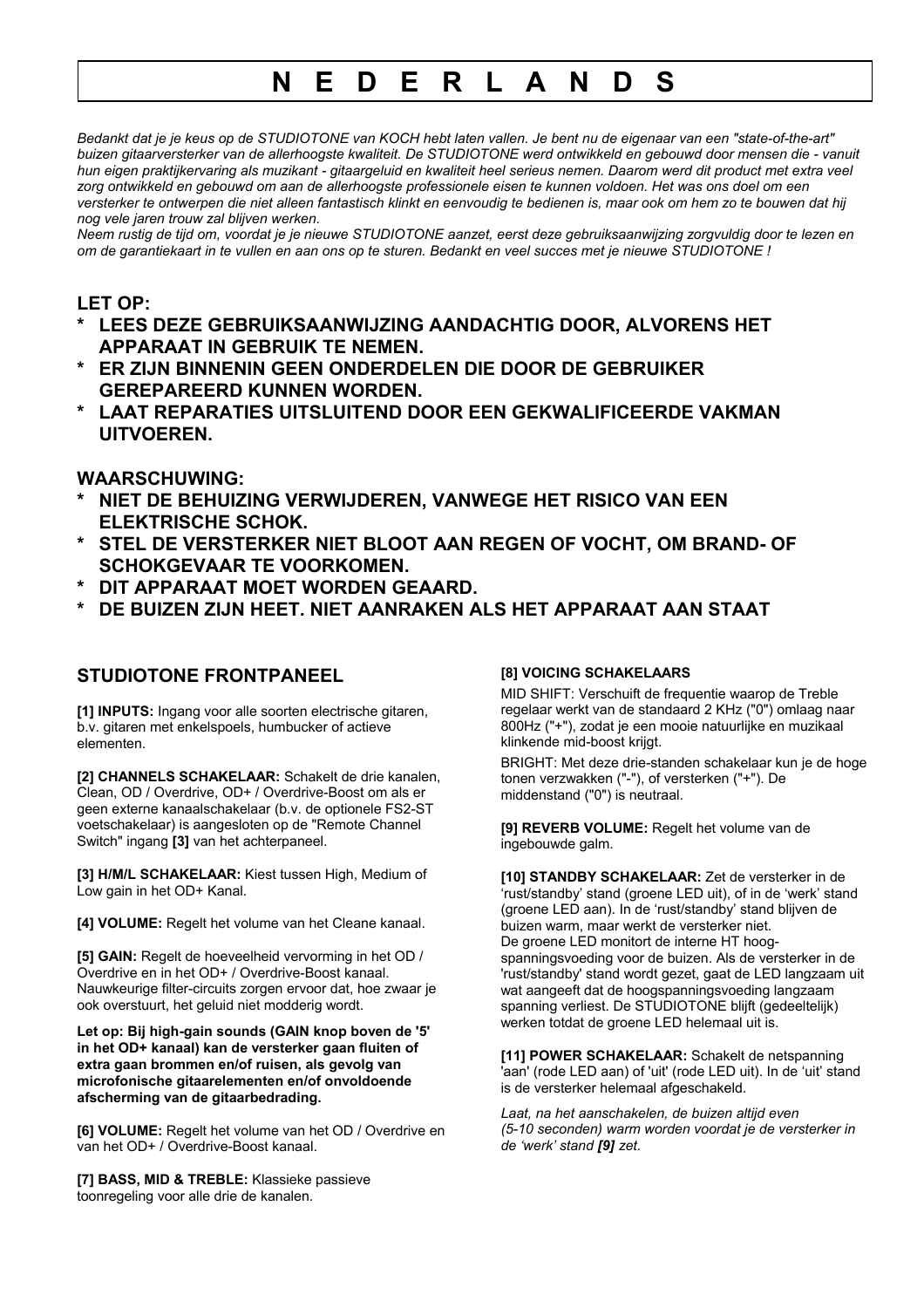## **STUDIOTONE ACHTERPANEEL**

#### **[1] NETSPANNING**

INGANG VOOR HET NETSNOER:

De versterker kan overal ter wereld gebruikt worden. Binnenin de versterker kan het voltage d.m.v. een schakelaar veranderd worden in 100, 115 of 230 Volt. Eén van deze spanningen zal altijd binnen aanvaardbare toleranties van toepassing zijn. De versterker werkt zowel op 50 als op 60 hertz.

Let erop dat na het veranderen van de netspanning **de netzekering en de reservezekering vervangen worden door de waarden die staan aangegeven op de achterzijde.**

FUSE : In de slede van deze zekeringhouder bevinden zich zowel de netzekering als de reservezekering. De slede kan eruit geschoven worden met een schroevedraaier. Als de zekering doorbrandt **moet hij altijd vervangen worden door dezelfde soort en waarde om beschadiging van de versterker en het vervallen van de garantie te voorkomen.**

*WAARSCHUWING: Laat alleen een gekwalificeerde technicus het voltage veranderen. bij onjuiste uitvoering kan persoonlijk letsel of beschadiging van de versterker het gevolg zijn.*

*WAARSCHUWING: Het veranderen van het voltage of het vervangen van een zekering dient alleen te geschieden als het netsnoer uit het stopkontakt is getrokken.*

**[2] HT FUSE:** Deze zekering dient ter beveiliging van de voeding in geval van een defecte eindbuis. Als de zekering is doorgebrand, controleer dan de eindbuizen. Als deze niet de oorzaak zijn, breng de versterker dan naar een gekwalificeerde reparateur. **Ook hier geldt dat deze zekering altijd vervangen moet worden door dezelfde soort en waarde om beschadiging van de versterker en het vervallen van de garantie te voorkomen.**

**[3] REMOTE CHANNEL SWITCHING:** Ingang voor de **Koch FS2-ST voetschakelaar** (optioneel), of voor een andere schakelunit zoals b.v. een MIDI switcher. Bij het inpluggen wordt de Channels schakelaar **[2]** op het frontpaneel uitgeschakeld.

Deze ingang is een stereo jack. Met de TIP schakel je tussen Clean en OD, met de RING tussen OD en OD+. Zowel TIP als RING moeten aan/uit naar aarde geschakeld worden om de kanalen om te schakelen.

#### **[4] EFFECTS LOOP**

TO FX (=SEND): Dit is een gebufferde mono signaaluitgang van de voorversterker van de STUDIOTONE die dient om een extern effectapparaat aan te sturen. Deze jack wordt met de ingang van het aan te sluiten effectapparaat verbonden. (zie ook CONNECTION DIAGRAM)

FROM FX (=RETURN): Op deze jack wordt de uitgang van een extern effectapparaat aangesloten. Bij het inpluggen wordt de verbinding tussen de voor- en de eindversterker verbroken, daardoor is het ook mogelijk om de STUDIOTONE ook als "satelliet" eindversterker voor een andere voorversterker te gebruiken

*OPMERKING : De effectloop is serieel. Door het SIGNAALNIVEAU van -10dBV kunnen zowel instrumentniveau effecten zoals vloerpedalen en gitaarprocessoren, als ook lijn-niveau effecten zoals professionele 19 inch processoren aangesloten worden.*

*Als bij het aansluiten van effectapparatuur op de STUDIOTONE brom onstaat, kan dit veroorzaakt worden door een z.g. aardlus.*

#### **[5] RECORDING GEDEELTE**

Hier vind je een mono uitgang die je kan gebruiken voor opnames, of om je geluid direct naar de PA te sturen. Het signaal komt van de speakeruitgang, zodat de specifieke buizenkleuring van de eindversterker meegenomen wordt; ook de galm en evt. externe effecten zitten in het signaal. Dit signaal wordt door een speciaal filter bewerkt, dat de typische opnamesituatie nabootst van een microfoon voor een luidsprekerkast.

#### VOICING

Deze schakelaars veranderen de werking van dit filter als volat.

LINKER SCHAKELAAR: Deze geeft de keuze om de microfoon in het midden voor de speaker te plaatsen (axis), of aan de rand (off-axis). Dit laatste geeft minder hoog zodat deze stand erg geschikt is voor opname van overstuurde sounds.

RECHTER SCHAKELAAR: Hiermee kun je kiezen tussen de typische karakteristiek van een 1x12 of een 4x12 kast. De 4x12 stand geeft meer druk in het laag en meer laagmidden.

OUTPUT JACK: Met deze ongebalanceerde uitgang kun je het signaal, wat gefilterd is zoals hierboven is beschreven, op lijnniveau (-10 tot 0dBV), evt. via een (passieve) DI box, naar een opname- of PA-mengtafel sturen.

#### **[6] LINE UITGANGEN**

DIRECT OUT: Deze ongebalanceerde uitgang geeft het signaal af van de speakeruitgang (wat niet gefilterd is) op lijnniveau (-10 tot 0dBV). Je kan dit signaal rechtstreeks naar de Effect Return jack van elke willekeurige gitaarversterker sturen.

TO GUITAR AMP CLEAN INPUT: Deze unieke uitgang geeft het signaal af van de speakeruitgang, terwijl het speciaal gefilterd is om naar de Cleane ingang van elke willekeurige gitaarversterker te sturen.

*Beide LINE uitgangen geven je de mogelijkheid een tweede gitaarversterker te gebruiken om het totale geluid van de STUDIOTONE harder te maken. Als de tweede versterker anders is (geen STUDIOTONE), krijg je ook een natuurlijk stereo geluid als beide versterkers even hard staan.*

*Het is ook nog mogelijk om een effectapparaat aan te sluiten tussen één van de LINE uitgangen en de daarbij behorende ingang van de tweede versterker. Dit geeft schitterende mogelijkheden om je stereogeluid nog breder te maken.*

*Het is heel belangrijk dat beide versterkers het geluid IN - FASE met elkaar weergeven. Als ze NIET IN -FASE zijn, dan moeten de speakerdraden van één van beide versterkers omgedraaid worden ("+" draad aan de "-" lip van de speaker, en omgekeerd).*

*Je kunt vaststellen of de versterkers IN-FASE zijn met elkaar, door op de versterkers te spelen (zonder effecten) en ertussenin gaan zitten op ca. één meter afstand. Als het geluid uit het midden lijkt te komen, zijn de versterkers IN-FASE; als het geluid van de zijkanten lijkt te komen, zijn ze NIET IN-FASE.*

#### *Als bij het aansluiten van een tweede gitaarversterker op de STUDIOTONE brom onstaat, kan dit veroorzaakt worden door een z.g. aardlus.*

 **[7] PHONES UITGANG:** Op deze jack kan een koptelefoon aangesloten worden. Het geluid is gefilterd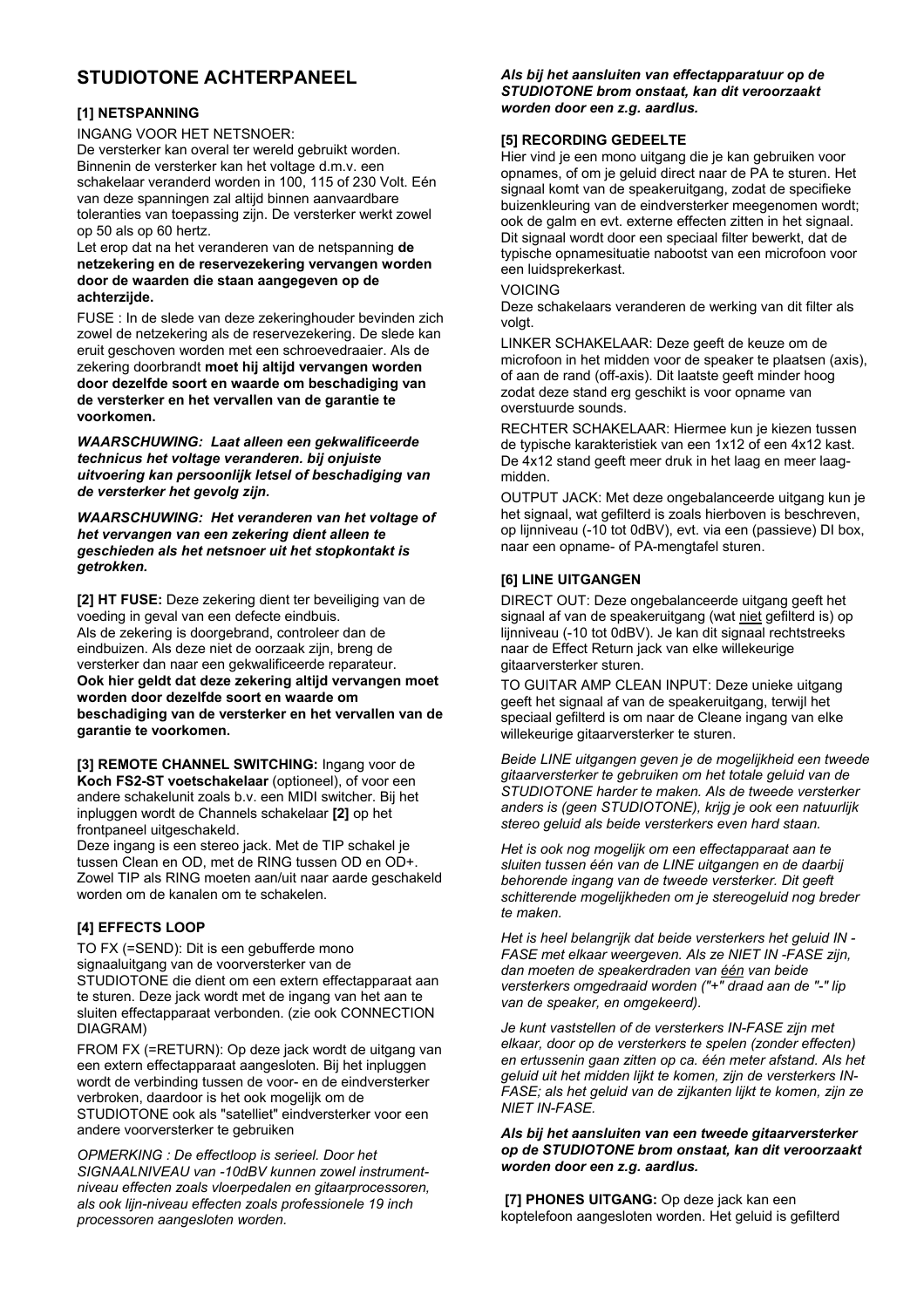door een speciaal filter, die het geluid dat uit de speaker komt nabootst. (zie ook [8] 'stil spelen').

*OPMERKING: Voor het beste resultaat raden we aan om een niet al te goede koptelefoon te gebruiken. Speciale hoge-kwaliteits koptelefoons geven zo goed de hoge tonen weer dat vooral het vervormde kanaal scherp kan gaan klinken.*

**[8] SPEAKER UITGANGEN:** Aansluitingen voor speaker(s) of speakerkast(en) met een impedantie van 4, 8 of 16 ohm. Deze uitgangen kunnen NIET gebruikt worden om meerdere speakers of speakerkasten aan te sluiten, b.v. één per uitgang. Je kan maar één uitgang tegelijk gebruiken.

#### *Gebruik altijd luidsprekerkabel en geen gitaarkabel.*

**[9] SPEAKER ON/OFF SCHAKELAAR:** Hiermee kan je de speaker loskoppelen van de eindversterker en deze tegelijkertijd belasten met een 25W belastingsweerstand. Hierdoor kun je de versterker volluit draaien zonder dat je iets hoort, terwijl je de uitangen **[5] [6] [7]** gebruikt b.v. om op te nemen, of voor andere doeleinden.

*WAARSCHUWING: Speel nooit op de STUDIOTONE zonder dat de/een speaker is aangesloten als de Speaker on/off schakelaar in de "On" stand staat. Hierdoor kan er flinke schade aan de eindbuizen en/of de uitgangstransformator ontstaan.*

### **VERVANGEN VAN DE BUIZEN**

- **SAFETY FIRST**: TREK EERST DE STEKKER UIT HET STOPKONTAKT EN LAAT DE HETE BUIZEN AFKOELEN.
- RAADPLEEG HET 'TUBE LOCATION DIAGRAM' OP HET CHASSIS VOOR DE JUISTE TYPENUMMERS EN LOCATIES.
- **GEBRUIK ALLEEN ORIGINELE KOCH HIGH** QUALITY TUBES (ALS ANDERE BUIZEN GEBRUIKT WORDEN VERVALT DE GARANTIE).
- VERWIJDER DE CE VEILIGHEIDS KAP VOORDAT JE DE EINDBUIZEN VERVANGT.
- SCHROEF DE CE VEILIGHEIDS KAP WEER OP ZIJN PLAATS NADAT DE BUIZEN VERVANGEN ZIJN.

*OPMERKING: Laat de versterker altijd opnieuw afregelen als de eindbuizen worden vervangen. Afregelinstructies zijn binnenin de versterker te vinden. Opnieuw afregelen is alleen dan niet nodig als KOCH buizen gebruikt worden van hetzelfde type en met hetzelfde bias-klasse nummer.*

#### *Als je twijfelt, laat dit dan uitvoeren door een gekwalificeerde technicus ter bescherming van jezelf en je apparatuur.*

Voor- en eindbuizen verslijten en moeten van tijd tot tijd vervangen worden opdat de STUDIOTONE optimaal blijft presteren. Buizen gedragen zich als snaren, ze verliezen hoog, laag en dynamiek en na verloop van tijd moeten ze vervangen worden. Wanneer precies is moeilijk aan te geven maar dit is een indicatie: als je bijna elke dag speelt vervang ze elk jaar, als je eens of twee keer per week speelt vervang ze om de 2-3 jaar.

Buizen gaan bijna nooit stuk, maar als dat toch zo is kunnen de problemen zijn

VOORBUIZEN (ECC83, 7025, 12AX7):

- Overgevoeligheid voor microfonie of piepen op één of beide kanalen.

- Geen of weinig volume in één of beide kanalen.

- Zeer veel ruis in één of beide kanalen.

#### EINDBUIZEN (EL84):

- Luid kraken dat niet verminderd kan worden met regelaars op het frontpaneel.

- Het af en toe of regelmatig doorbranden van zekeringen.

- 'Vreemde' vervorming.
- Brom.

Het vervangen van buizen is een simpele en snelle oplossing voor veel problemen. Als één eindbuis het begeeft kan je alleen dan gewoon 'omprikken' **als een KOCH buis van hetzelfde type en met hetzelfde biasklasse nummer gebruikt wordt.**

Als eindbuizen gebruikt worden waarvan het **bias-klasse nummer afwijkend of onbekend is**, moeten de beide eindbuizen vervangen worden en moet de versterker **opnieuw afgeregeld** worden.

**Gebruik altijd een set gematchte eindbuizen (= een duet) om de prestaties van de versterker optimaal te houden.**

*Nogmaals, als je twijfelt, vraag dan je dealer en/of een gekwalificeerde technicus om advies.*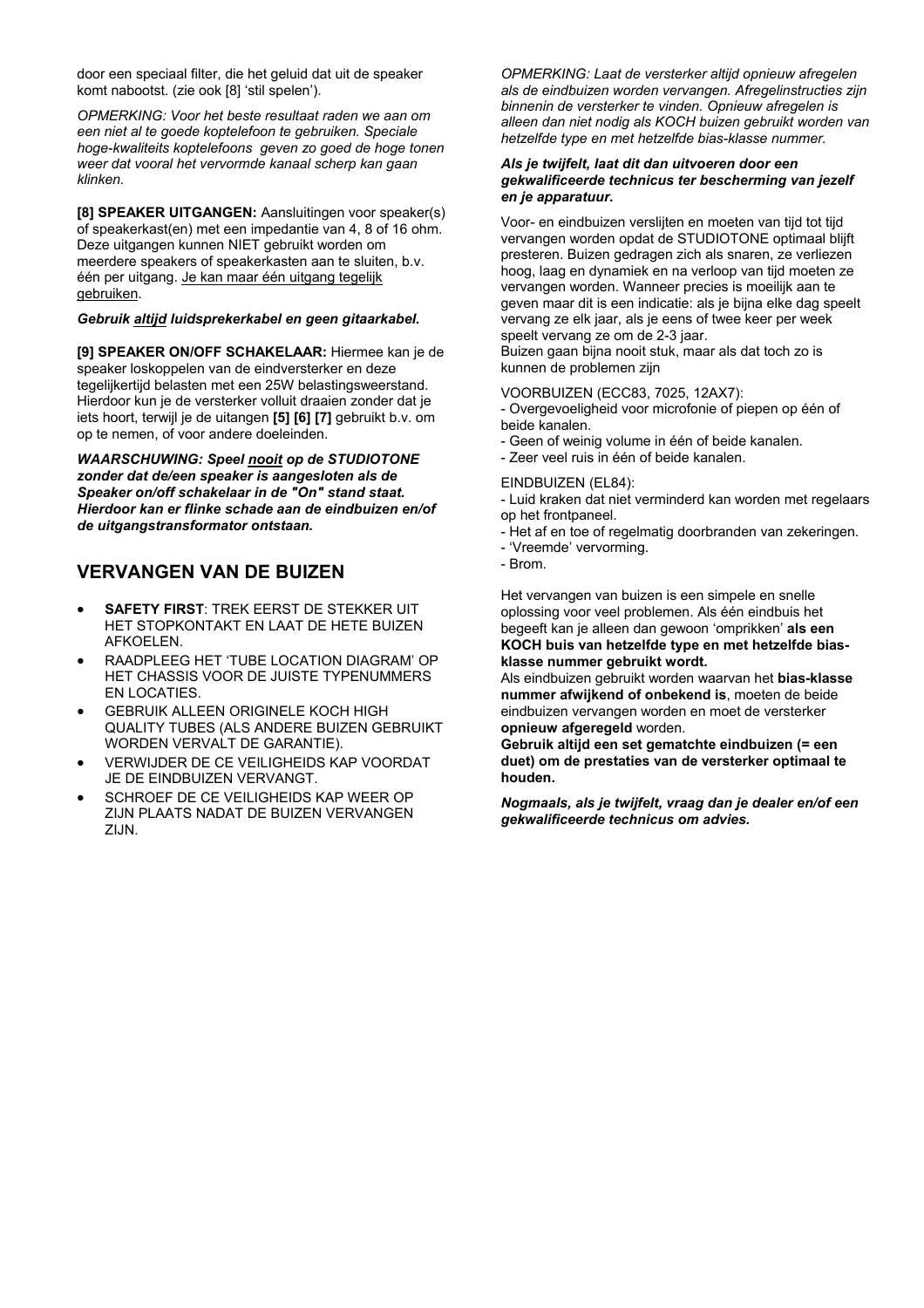# SAMPLE SETTINGS

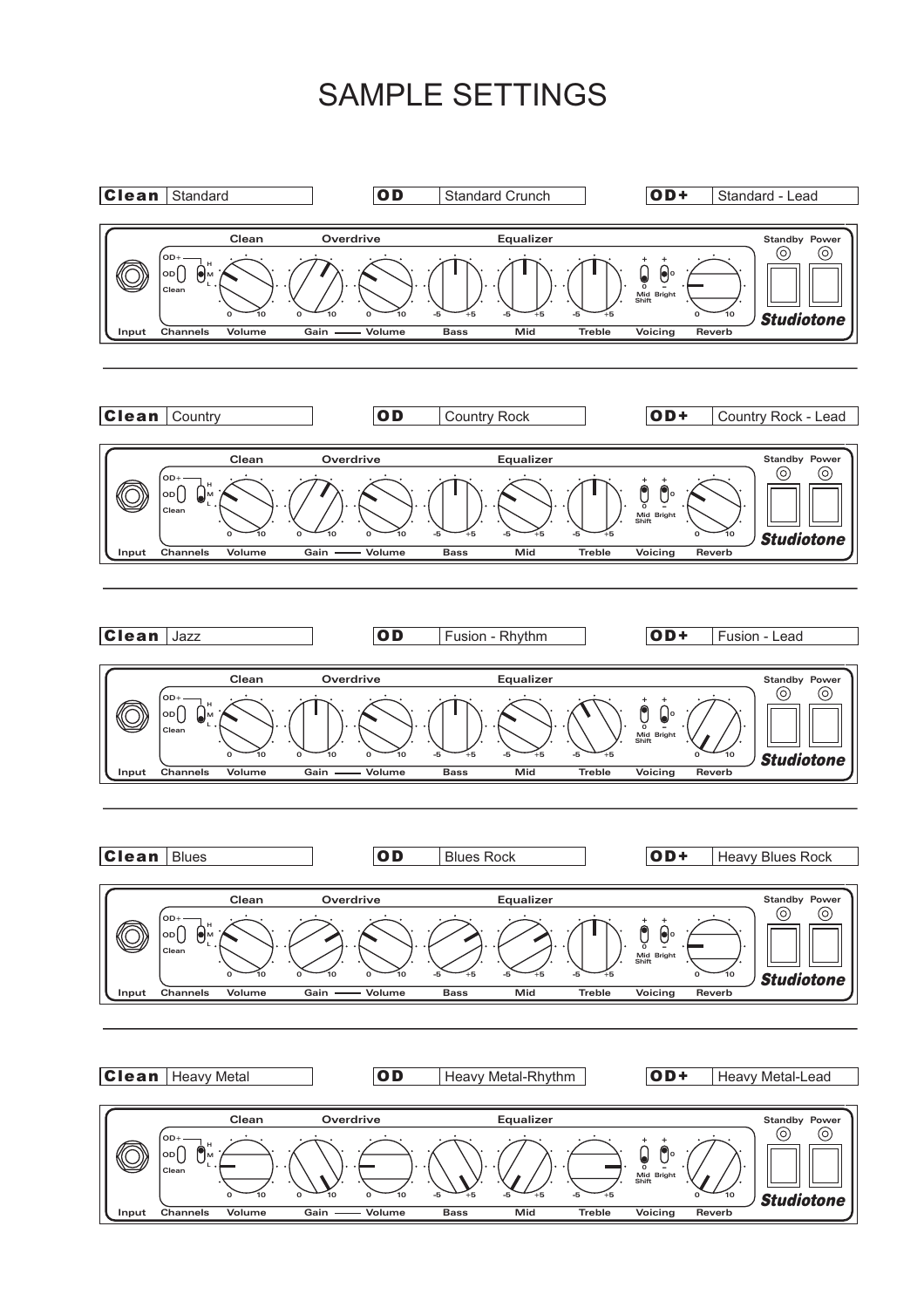## MEMO

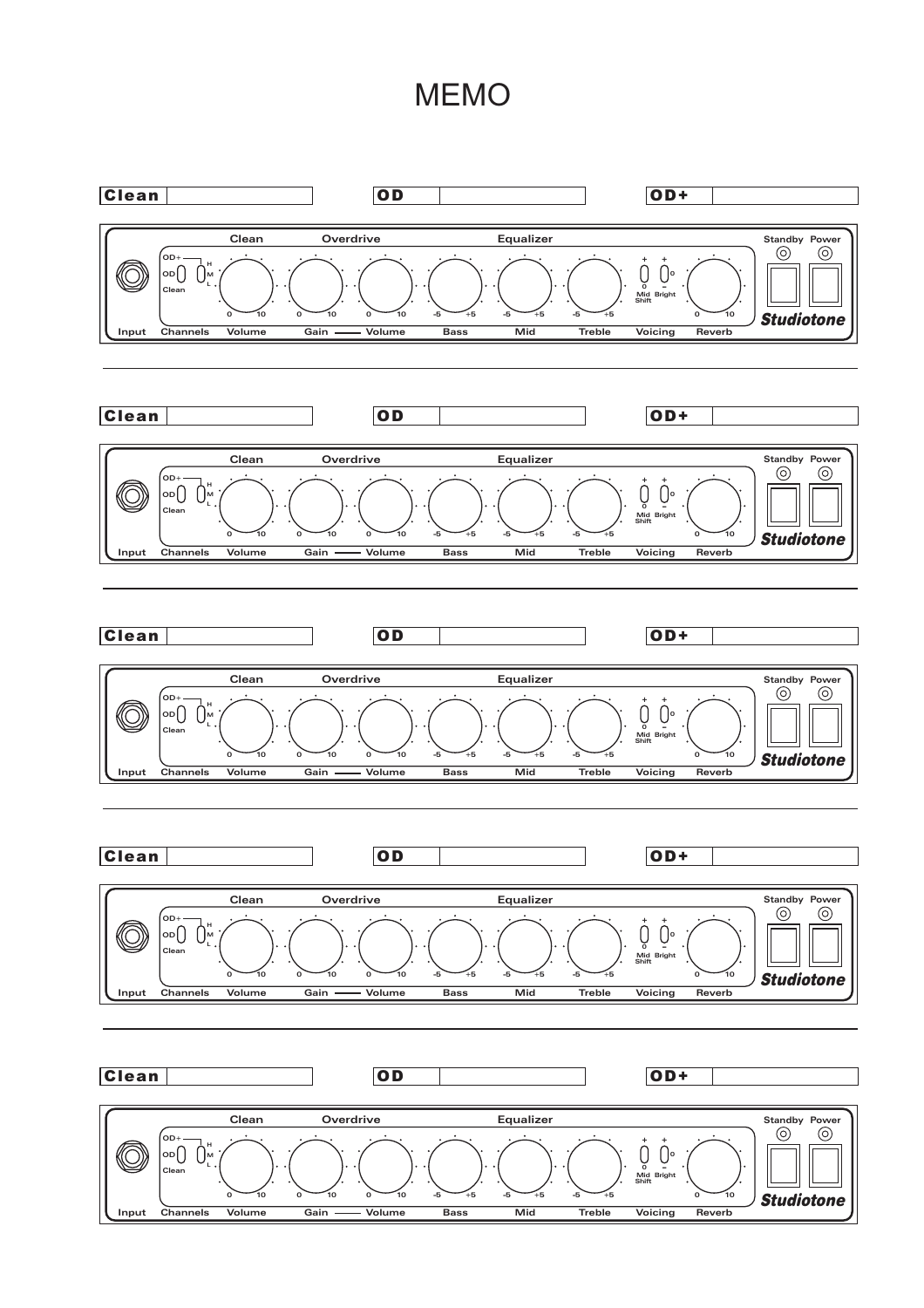# CONNECTION DIAGRAM